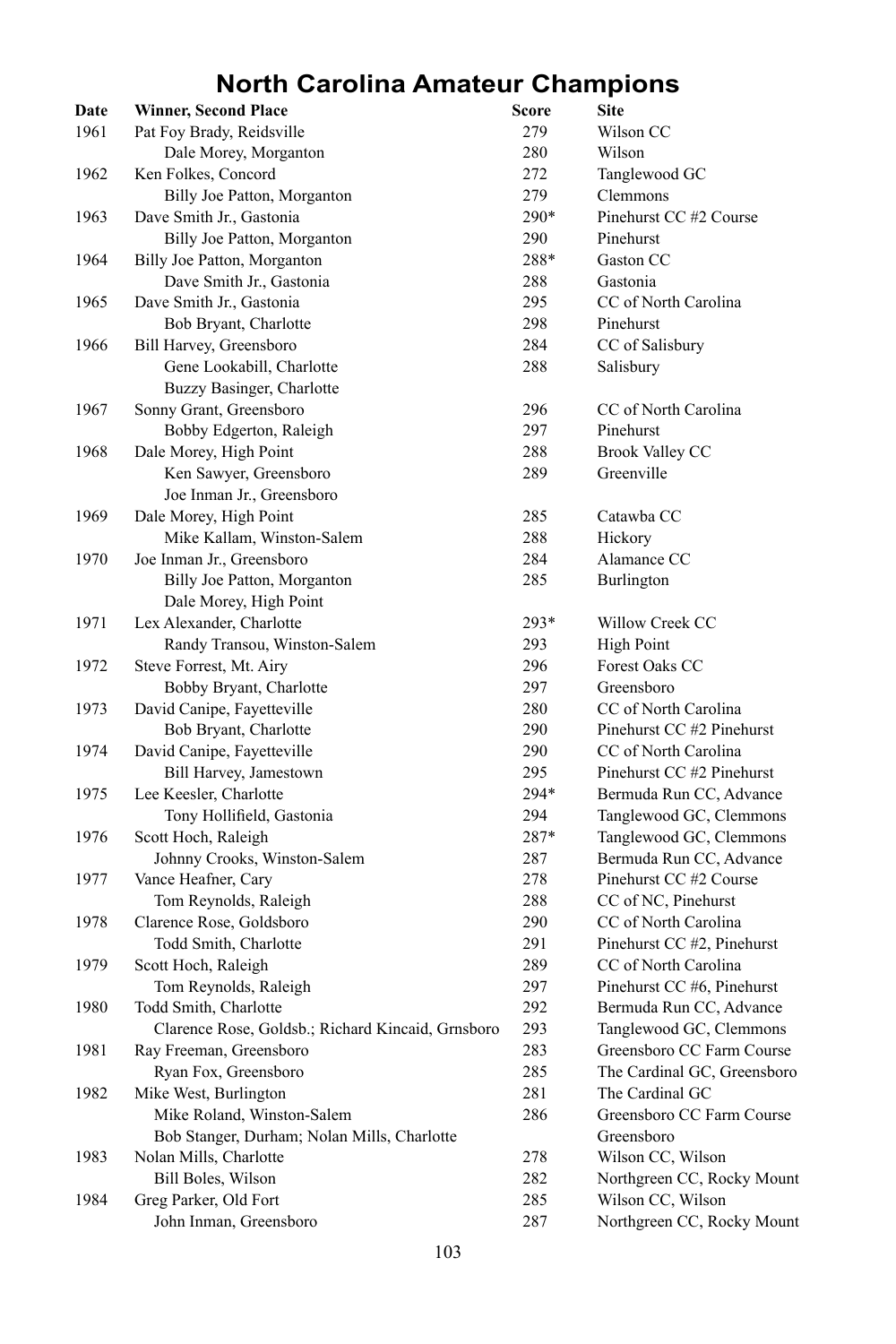## **North Carolina Amateur Champions**

| Date | <b>Winner, Second Place</b>       | Score  | <b>Site</b>                    |
|------|-----------------------------------|--------|--------------------------------|
| 1985 | Uly Grisette, Advance             | 287*   | Mimosa Hills CC, Morganton     |
|      | Greg Parker, Old Fort             | 287    | Cedar Rock CC, Lenoir          |
| 1986 | Jeff Lankford, Mocksville         | $281*$ | Cedar Rock CC, Lenoir          |
|      | Paul Simson, Raleigh              | 281    | Mimosa Hills CC, Morganton     |
| 1987 | John Hughes, Greensboro           | 280    | Sedgefield CC                  |
|      | Paul Simson, Raleigh              | 281    | Forest Oaks CC, Greensboro     |
| 1988 | Michael Bradley, Durham           | 279    | Forest Oaks CC                 |
|      | Gary Robinson, Fayetteville       | 285    | Sedgefield CC, Greensboro      |
| 1989 | Mike Goodes, Reidsville           | 288*   | The Pearl East & West          |
|      | Steve Harwell, Mooresville        | 288    | Calabash                       |
| 1990 | Tee Burton, Shelby                | 278*   | CC of Salisbury                |
|      | Larry Boswell, Greensboro         | 278    | Salisbury                      |
| 1991 | Paul Simson, Raleigh              | 272    | Alamance CC                    |
|      | John Maginnes, Durham             | 273    | Burlington                     |
| 1992 | Arlis Pike, Kernersville          | 280    | Hope Valley CC                 |
|      | Walter Hall, Clemmons             | 288    | Durham                         |
|      | Kelly Miller, Southern Pines      |        |                                |
| 1993 | Steve Jones, Greensboro           | 283    | Landfall Club Dye Course       |
|      | Larry Boswell, High Point         | 284    | Wilmington                     |
| 1994 | Kevin Kemp, Greensboro            | 276    | Highland CC                    |
|      | Steve Jones, Greensboro           | 280    | Fayetteville                   |
| 1995 | Bill Boles, Wilson                | 282    | Providence CC                  |
|      | Larry Boswell, Jamestown          | 283    | Charlotte                      |
| 1996 | Paul Simson, Raleigh              | 275*   | Mimosa Hills G&CC              |
|      | Steve Harwell, Mooresville        | 275    | Morganton                      |
| 1997 | Steve Wright, Laurinburg          | 279    | Old North State Club           |
|      | Bob Stanger, Durham               | 282    | New London                     |
| 1998 | Jason Martin, Lenoir              | 280    | Porters Neck P&CC              |
|      | John Trujillo, Wilmington         | 285    | Wilmington                     |
| 1999 | Dirk Fennie, Greensboro           | 277    | Tanglewood (Championship)      |
|      | Mike Goodes, Reidsville           | 278    | Clemmons                       |
| 2000 | Paul Simson, Raleigh              | 283    | River Run G&CC                 |
|      | Press McPhaul, Raleigh            | 285    | Davidson                       |
|      | Kem Rodgers, Mooresville          |        |                                |
| 2001 | Chad Wilfong, Thomasville         | 280    | High Point CC (Willow Creek)   |
|      | Chris Logan, Winston-Salem        | 282    | High Point                     |
| 2002 | Derek Brown, Walnut Cove          | 273    | Forsyth CC                     |
|      | Chad Wilfong, Thomasville         | 277    | Winston-Salem                  |
|      | Jason Harris, Clemmons            |        |                                |
| 2003 | William McGirt, Fairmont          | 281    | Myers Park CC                  |
|      | John Kelley, Winston-Salem        | 284    | Charlotte                      |
|      | Mitch Adams, Cary                 |        |                                |
| 2004 | Paul Simson, Raleigh              | 279    | Croasdaile CC                  |
|      | Will Shambley, Cary               | 283    | Durham                         |
| 2005 | Jerry Richardson, Jr., Burlington | 281    | CC of Asheville                |
|      | Mike Goodes, Reidsville           | 282    | Asheville                      |
| 2006 | Mike Goodes, Reidsville           | 278    | Forest Creek Golf Club (South) |
|      | Robert Riesen, Pinehurst          | 282    | Pinehurst                      |
| 2007 | Jerry Richardson, Jr., Burlington | $272*$ | <b>Starmount Forest CC</b>     |
|      | Cliff Benson, Raleigh             | 272    | Greensboro                     |